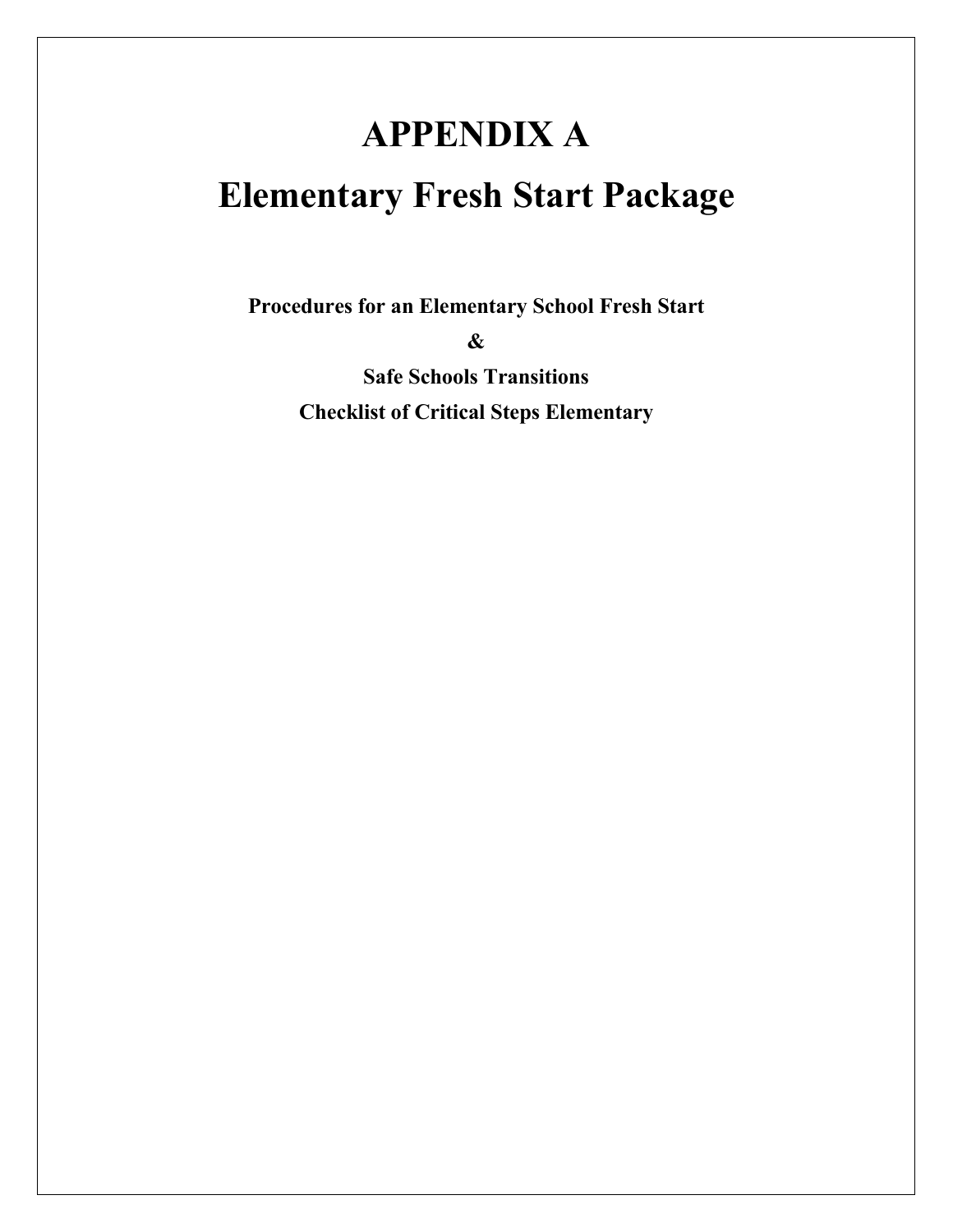## **Procedures for an Elementary School Fresh Start:**

- 1. All Fresh Starts will be coordinated by the Superintendent of the school currently attended by the student.
- 2. All requests for Fresh Starts will be considered for approval by the superintendent of the school the student (initially) attends.
- 3. The Superintendent will decide the new location for a student based on the following criteria:
	- a. Distance from student's home to the new school;
	- b. Availability of academic and social-emotional supports at the new school;
	- c. Undertaking or conditions agreed to by the student and/or student's parent/legal guardian;
	- d. Fair and equitable distribution of fresh start students amongst the schools of the Board;
	- e. Previous school transfers of the Fresh Start Student;
	- f. Presence of student or staff who were previously the victim of, or in conflict with, the Fresh Start Student;
- 4. The Superintendent of the school currently attended by the student will contact the student and parent(s)/guardian(s) to inform them of the new school information and the obligation of social work follow-up as part of the process. The Superintendent of the school currently attended by the student will also provide the Safe Schools Officer with details related to the Fresh Start. Safe Schools Officer will inform Monsignor Fraser College, St. Martin Campus Administrator.
- 5. The sending principal will ensure that the *Fresh Start Acknowledgement*  Letter and *Record of Fresh Start* documents are completed and filed accordingly.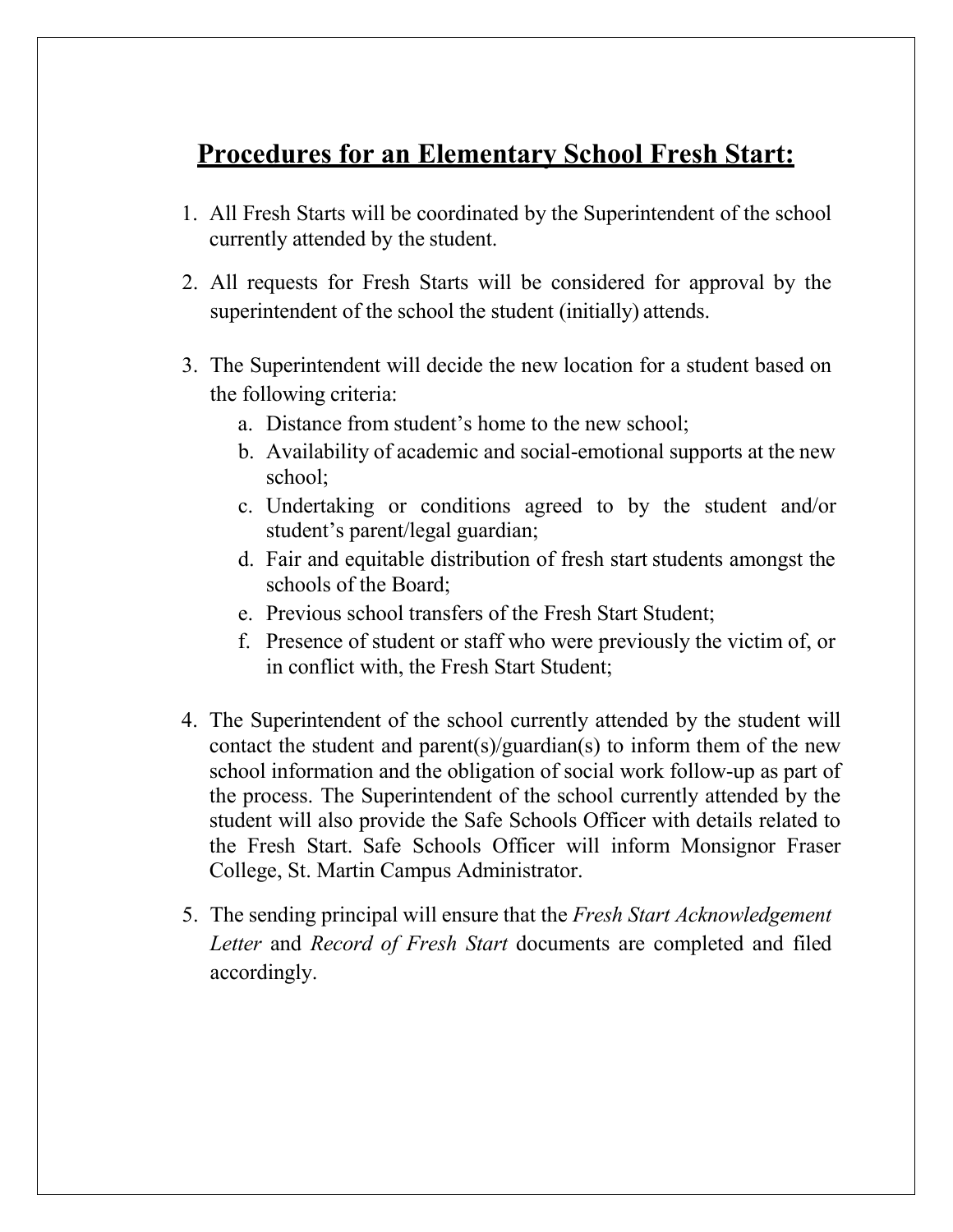- 6. The receiving school principal will contact the student and parents for an intake meeting in a timely manner. The receiving school principal will ensure that the Ontario Student Record (OSR) is at the receiving school before the intake meeting.
- 7. At the intake meeting, school regulations and expectations will be covered before placing the student in the new school. The mandatory social work follow-up will be initiated at this meeting if a social work referral does not already exist. Additional supports and resources will be addressed, where applicable.
- 8. Prior to the student starting class, a local school based meeting will be held where teachers and other school staff that will have regular direct contact with the student will be provided with relevant information and appropriate strategies.
- 9. The receiving principal will ensure that the necessary academic, support staff and social work supports, including a *Transition Plan,* are in place, and that there is documentation to support this, including a checklist of critical documentation and steps.
- 10.The receiving principal will ensure that appropriate staff are advised in accordance with the *Occupational Health and Safety Act*. Specifically, the Board recognizes Section 32.0.5(3) of the OHSA which states the employer's "duty to provide information, including personal information, related to a risk of workplace violence from a person with a history of violent behaviour if, (a) the worker can be expected to encounter that person in the course of his or her work; and (b) the risk of workplace violence is likely to expose the worker to physical injury."
- 11.The Superintendent with responsibility for Safe Schools will maintain a record of all Safe Schools transfers.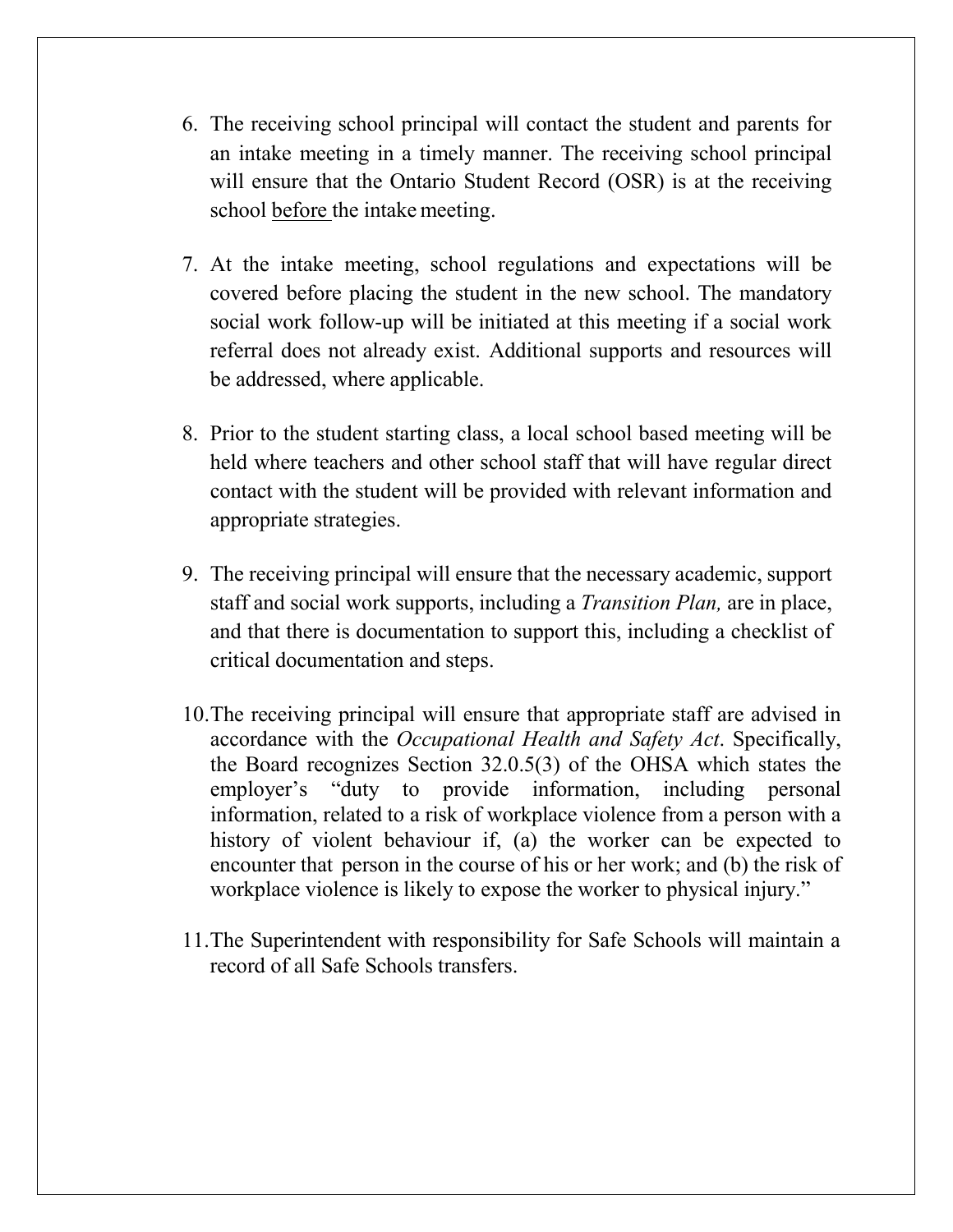

## **Safe Schools Department Checklist of Critical Steps Safe Schools Transitions Elementary**

## *\*Refer to the Safe Schools Transitions Flowchart for additional information.*

- ◻ Received communication from School Superintendent confirming Fresh Start transition
- ◻ Requested OSR from sending school

 *\*\*Receiving school must be in possession of OSR prior to the intake meeting and OSR must be available to be consulted during intake meeting (PPM145)* 

- ◻ Reviewed OSR to identify relevant information to support successful student transition.
- ◻ Engaged in an exchange of information with Principal (VP) of Sending **School**
- ◻ Determined classroom placement for student
- ◻ Arranged an in-take meeting at the Receiving School prior to the day or on the day the student is transferred
- ◻ Ensured the academic and social work supports, including a Transition Plan, are in place

 *\*\*Transition Plan must also include considerations related to extra- curricular activities to ensure that at no time the student will be in contact with previous victim(s), witness(es), or co-accused. Should the student be a member of an extra –curricular team or club, the principal should contact the Safe Schools Department for further direction*